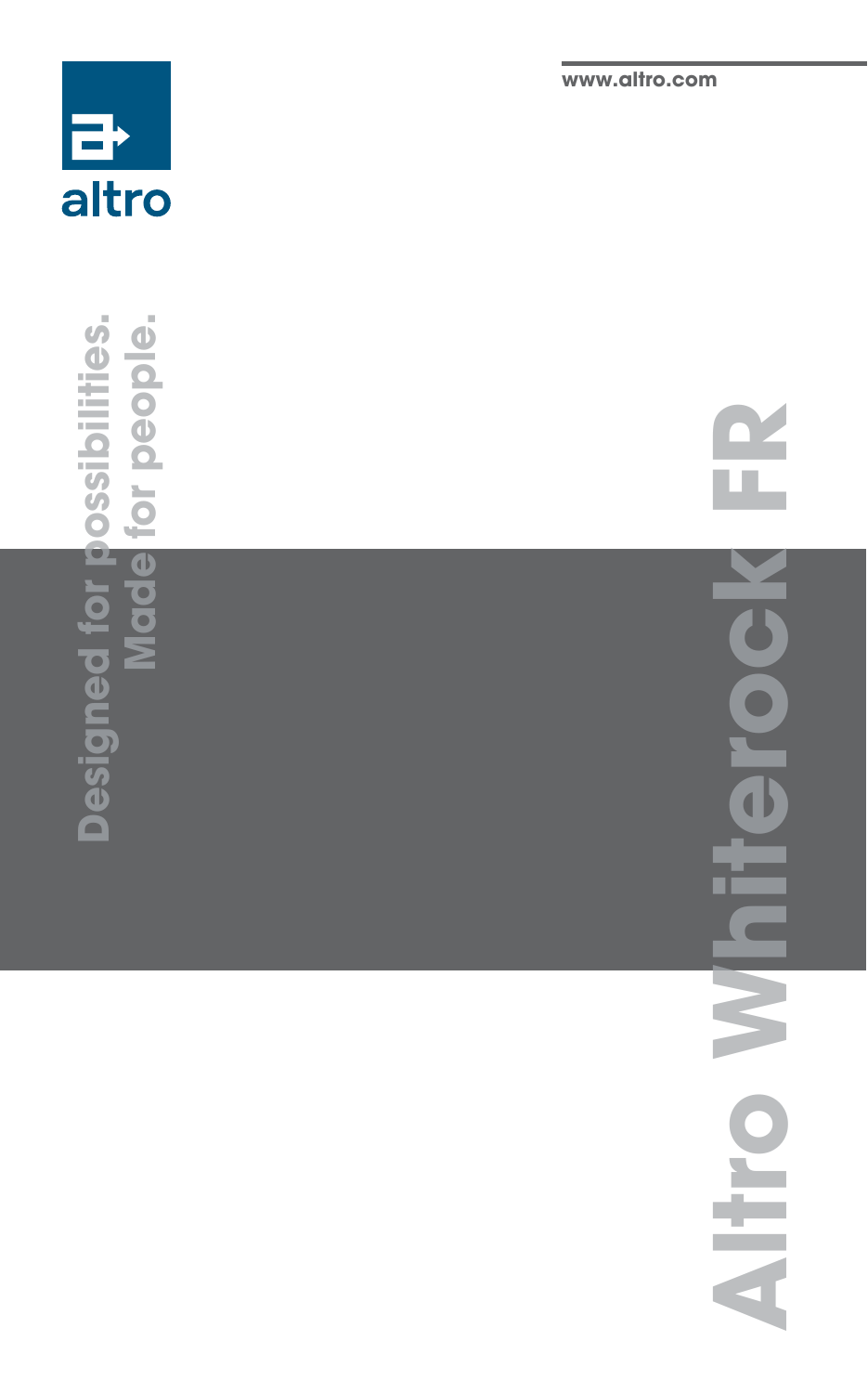

**White** LRV 89

2.5m W3FR 3.0m W4FR



Light Reflectance Values measured in accordance with BS8493:2008. Exact material match with samples cannot be guaranteed. All information is correct at the time of print and is subject to change without prior notice.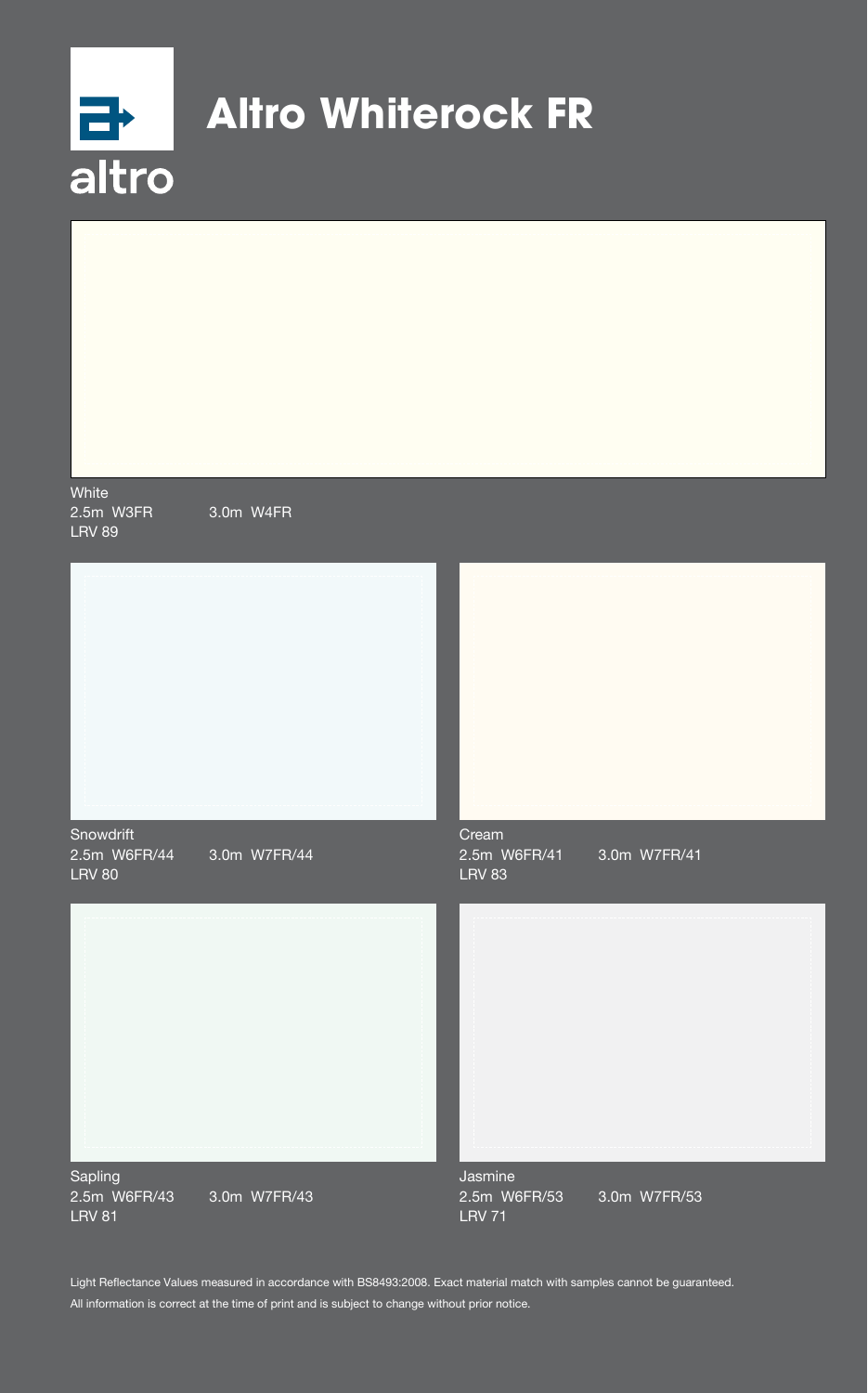